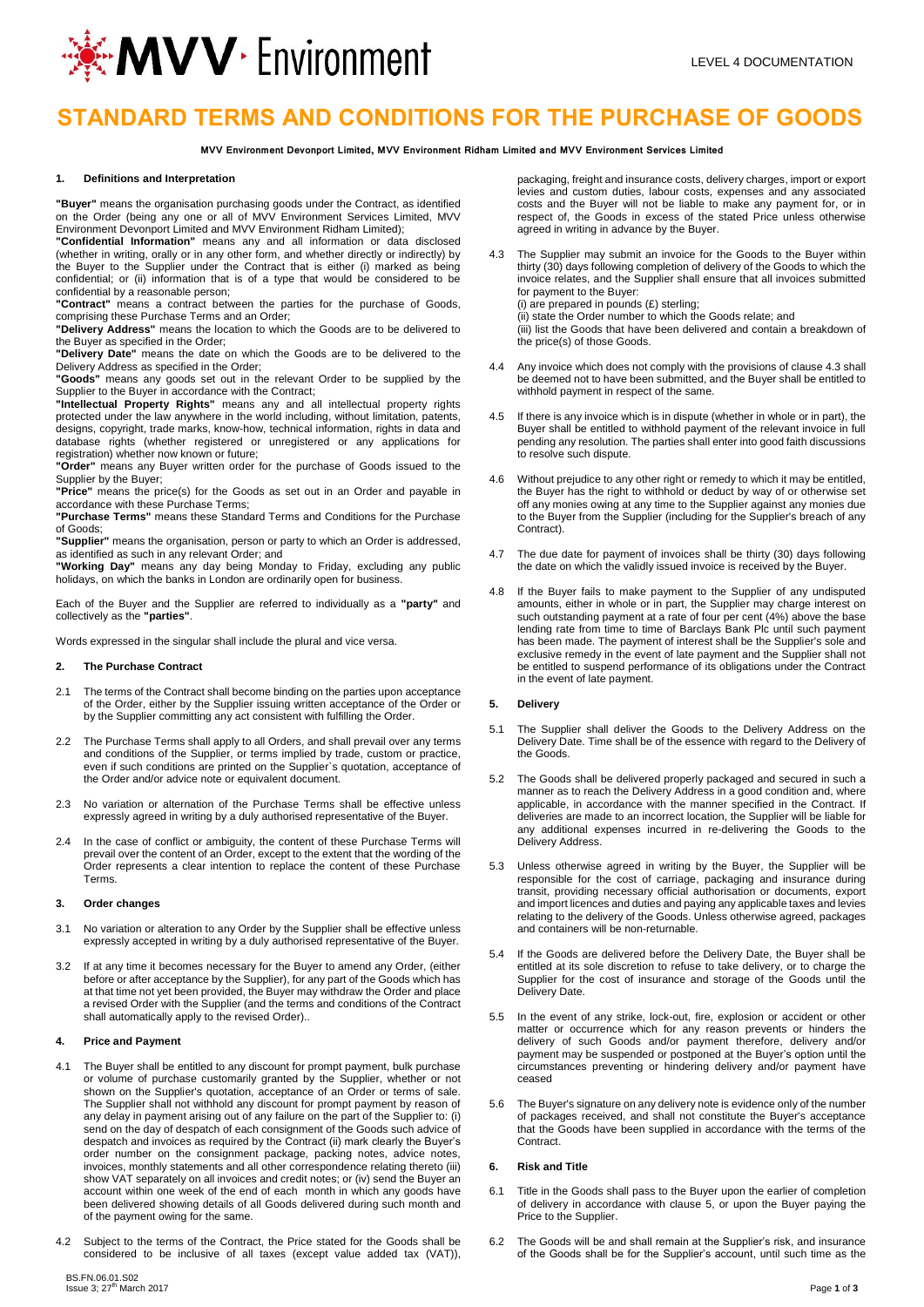

# **STANDARD TERMS AND CONDITIONS FOR THE PURCHASE OF GOODS**

Goods are both delivered to and accepted by the Buyer at the Delivery Address and are found to be in accordance with the requirements of the Contract, including clauses 5 and 7 of these Purchase Terms, whereupon risk in the Goods and the insurance responsibility shall pass to the Buyer.

#### **7. Inspection of Goods, Damaged Goods and Acceptance**

- 7.1 The Buyer will carry out such inspection and testing as is necessary to ensure the Goods comply with the Contract without undue delay. The Buyer shall notify the Supplier within ten (10) Working Days following the date of completion of delivery of the Goods where damaged or defective Goods are delivered to the Buyer
- 7.2 The Buyer may at its sole option reject any damaged or defective Goods and require that the Supplier shall collect those Goods from the Buyer at the Supplier's expense, and:

(i) during the period between delivery of the Goods to the Buyer and collection by the Supplier, the Buyer shall not be liable for any loss or further damage caused to the damaged or defective Goods;

(ii) all sums payable by the Buyer in relation to the damaged or defective Goods shall cease to become payable;

(iii) all sums paid by the Buyer in relation to the damaged or defective Goods shall be repaid by the Supplier immediately; and

(iv) the Buyer shall be entitled to claim damages from the Supplier for any loss, damage, penalties, charges, costs and expenses (including legal expenses) and any other liabilities incurred by the Buyer as a result of or in connection with the Goods being damaged or defective.

7.3 Where there are shortages in the volume of Goods delivered to the Buyer in relation to an Order, the Buyer shall notify the Supplier within ten (10) Working Days from the Delivery Date and the following provisions shall apply:

(i) all sums payable by the Buyer in relation to the missing Goods shall cease to become payable;

(ii) all sums paid by the Buyer in relation to the missing Goods shall be repaid by the Supplier immediately; and

(iii) the Buyer shall be entitled to claim damages from the Supplier for any loss, damage, penalties, charges, costs and expenses (including legal expenses) and any other liabilities incurred by the Buyer as a result of or in connection the shortage of Goods supplied by the Supplier.

7.4 Where damaged or defective Goods are delivered to the Buyer, or where there are shortages in the volume of Goods delivered to the Buyer in relation to an Order, at the Buyer's sole discretion, the Buyer may require that the Supplier shall immediately replace damaged or defective Goods, or supply the Goods which are missing, at the Supplier's expense or the Buyer shall be entitled to cancel, without notice, the whole or part of the Contract to which the missing or damaged or defective Goods relate.

7.5 If an excess in the volume of Goods are delivered to the Buyer in relation to an Order, the Buyer may at its sole discretion: (i) accept the excess Goods by notifying the Supplier of such acceptance within ten (10) Working Days from the Delivery Date (and the Price of the excess

Goods shall be payable by the Buyer in such event); or (ii) reject the excess Goods by notifying the Supplier within ten (10) Working Days from the Delivery Date whereupon the Supplier shall collect the excess Goods from the Buyer at the Supplier's expense. In such event no sum shall be due to the Supplier for the excess Goods and in the event that sums are paid to the Supplier for excess Goods, the Supplier shall repay such sums to the Buyer immediately;

## **8. Supplier Warranties**

- 8.1 The Supplier warrants and represents that it shall fully comply with all applicable laws relating to taxation, exchange controls, custom matters, anti-corruption, anti-bribery, anti-trust, anti-money laundering, trade sanctions and criminal matters in connection with the Contract, and that it has in place and shall maintain adequate procedures designed to prevent any act of bribery (as defined in the Bribery Act 2010) being committed by it, its employees, workers, contractors, agents, advisors and any other service provider.
- 8.2 The Supplier warrants and represents that it has full capacity and authority to enter into the Contract and that it has all necessary licences, consents and permits required of it to supply the Goods.
- 8.3 The Supplier warrants and represents that:

(i) the Goods shall correspond in all respects as to quality, quantity and description with the particulars stated in the Contract ( as amended from time to time); and/or

(ii) the Goods are of satisfactory quality (within the meaning of the Sale of Goods Act 1979) and shall be fit for any such purpose held out by the Supplier or as shall be made known by the Buyer, expressly or by implication, to the Supplier;

(iii) the Goods are free from defects in design, materials and workmanship; (iv) it shall comply with all applicable statutory and regulatory requirements relating to the manufacture, labelling, packaging, storage, handling and delivery of the Goods; and

(v) the Goods (including any labelling and packaging) do not in any way infringe or violate any third party Intellectual Property Rights, nor any contractual, employment or property rights, or other rights of any third parties

- 8.4 The Supplier shall obtain the benefit of all manufacturers' warranties relating to the Goods and shall do all such acts as are necessary to transfer the benefit of such manufacturers' warranties to the Buyer upon completion of delivery.
- 8.5 The Supplier warrants that all Goods shall comply with the terms of the Contract as at the Delivery Date. If within twelve (12) months after delivery, (or such other period as may be agreed in respect of any Order), any defect in the Goods is discovered or arises under proper use of the Goods, the Buyer shall give notice of the defect in writing to the Supplier and the Supplier shall repair or replace the Goods as to remedy the defect without cost to the Buyer as soon as possible. In default thereof the Buyer shall have the right to procure the same Goods to be repaired or replaced and the Supplier shall pay to the Buyer such sums as may reasonably be incurred by the Buyer to remedy the defect. The foregoing provisions of this clause shall not prejudice any further or other rights of the Buyer arising from or in consequence of any defects in the Goods.

### **9. Compliance with Law, Human Rights and Employment Standards, Anti-Corruption**

- 9.1 The Supplier shall (and shall procure that its representatives, employees, officers, sub-contractors and agents shall) at all times in connection with the Contract comply with:
	- (i) the Modern Slavery Act 2015;

(ii) all applicable national and international laws; (iii) the Universal Declaration of Human Rights, the International Labour Organization's Declaration on Fundamental Principles and Rights at Work, the Rio Declaration on Environment and Development, and the United Nations Convention Against Corruption; (iv) the ten principles of the United Nations Global Compact (UNGC) as published o[n www.unglobalcompact.org;](http://www.unglobalcompact.org/) and

(v) the Bribery Act 2010.

9.2 The Supplier warrants that:

(i) it shall at all times in connection with the Contract have in place, monitor, implement and enforce an effective compliance management system to ensure (amongst other things) that all reasonable steps are taken to prevent corruption (including corruption relating to benefits in kind, gifts and invitations);

(ii) it is (and shall procure that its representatives, employees, officers, sub-contractors and agents shall be) familiar with the requirements of all laws which are applicable to the Contract;

(iii) it has implemented, and will at all times maintain and monitor, effective measures to prevent non-compliant activities in connection with the Contract;

(iv) it has audited, and will continue to regularly do so in the future, its supply chains with regard to their compliance with all applicable laws (including the laws referred to in clause 8.1).

- The Supplier shall upon request provide to the Buyer such information on its compliance management system as may reasonably be requested by the Buyer, and shall immediately report to the Buyer any breach or noncompliance with any applicable laws and/or the provisions of this clause 9.
- 9.4 The Supplier shall, if requested to do so by the Buyer, check all relevant information in its possession and confirm to the Buyer (to the best of its knowledge having taken all reasonable care to check) whether there exists any employment or service relationship between either party and employees of the other party (and/or family members or persons living in one household with such employees) in their respective business divisions that deal with the provision of the Goods and/or invoicing deliveries and services. For the purpose of this clause the term "employment" shall include employment or engagement of any sort including employment or engagement as employee, freelancer, consultant or contractor.

## **10. Liability and Insurance**

- 10.1 The Supplier shall indemnify, keep indemnified and hold harmless the Buyer against any and all losses, damages, penalties, charges, costs and expenses (including legal expenses) and any other liabilities awarded against or incurred by the Buyer as a result of or in connection with:
	- (i) any breach by the Supplier of any of its obligations under the Contract; and/or

(ii) any third party claims brought against the Buyer arising out of the acts or omissions of the Supplier.

10.2 The Supplier will provide all reasonable assistance required by the Buyer or the Buyer's insurers for the purpose of contesting or dealing with any action claim or matter arising out of the Contract or the Supplier's performance of the Contract.